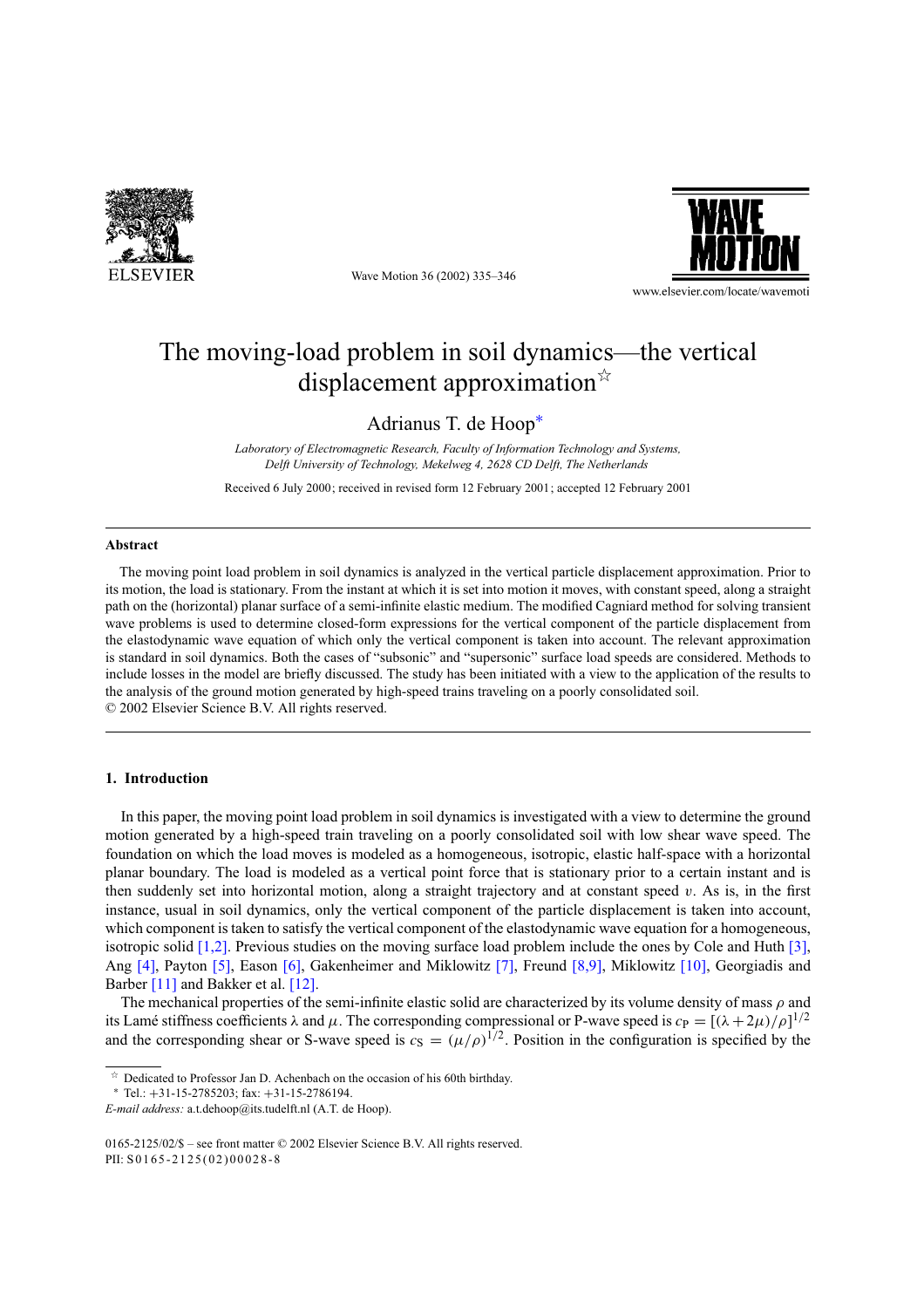

Fig. 1. Surface load on a semi-infinite elastic medium set into motion at  $t = 0$  with speed v.

coordinates  $\{x, y, z\}$  with respect to an orthogonal, Cartesian reference frame with the origin  $\mathcal O$  and the three mutually perpendicular base vectors  $\{i_x, i_y, i_z\}$  of unit length each. In the indicated order, the base vectors form a right-handed system. The reference frame is chosen such that the elastic half-space occupies the domain  $\{z > 0\}$ and that the motion of the point force takes place along the trajectory  $\{x > 0, y = 0, z = 0\}$ . The time coordinate is t. The instant at which the load is set into motion in  $t = 0$ . Partial differentiation is denoted by  $\partial$ . Whenever appropriate, boldface symbols will be used to indicate vectorial quantities. Spatial vectorial differentiation is denoted by the nabla operator  $\nabla = \mathbf{i}_x \partial_x + \mathbf{i}_y \partial_y + \mathbf{i}_z \partial_z$ .

The configuration is shown in Fig. 1.

## **2. Formulation of the problem**

In a source-free domain of a homogeneous, isotropic elastic solid, the particle displacement  $u = u(x, y, z, t)$  of an elastic wave motion satisfies the elastodynamic wave equation  $[1,2]$ 

$$
(\lambda + \mu)\nabla(\nabla \cdot \mathbf{u}) + \mu(\nabla \cdot \nabla)\mathbf{u} - \rho \partial_t^2 \mathbf{u} = \mathbf{0}.
$$
 (2.1)

Assuming that the vertical point load predominantly only excites the z-component  $u<sub>z</sub>$  of u and taking into account only the z-component of Eq. (2.1), the *scalar wave equation of soil dynamics* results as

$$
c_{\mathbf{p}}^2 \partial_z^2 u_z + c_{\mathbf{S}}^2 (\partial_x^2 + \partial_y^2) u_z - \partial_t^2 u_z = 0. \tag{2.2}
$$

The corresponding vertical traction  $\tau_{z,z}$  is related to the vertical particle displacement through

$$
\tau_{z,z} = (\lambda + 2\mu)\partial_z u_z. \tag{2.3}
$$

The excitation by the point load is modeled via the boundary condition

$$
\lim_{z \downarrow 0} \tau_{z,z} = -Mg\delta(x, y)[1 - H(t)] - Mg\delta(x - vt, y)H(t),\tag{2.4}
$$

where M is the mass of the load, g the acceleration of free fall and  $H(t) = \{0, 1/2, 1\}$  for  $\{t < 0, t = 0, t > 0\}$ the Heaviside unit step function. The first term on the right-hand side represents the action of the load while it is stationary, the second term describes the motion from the instant  $t = 0$  onwards. Eq. (2.2) indicates that in the horizontal  $(x, y)$  direction, where the particle displacement is transverse with respect to the direction of propagation, the wave propagation takes place with the shear wave speed  $c_S$ , while in the vertical (z)direction, where the particle displacement is longitudinal with respect to the direction of propagation, the wave propagation takes place with the compressional wave speed  $c<sub>P</sub>$ . Therefore, the scalar wave equation of soil dynamics exhibits anisotropy in the propagation of its wave fronts.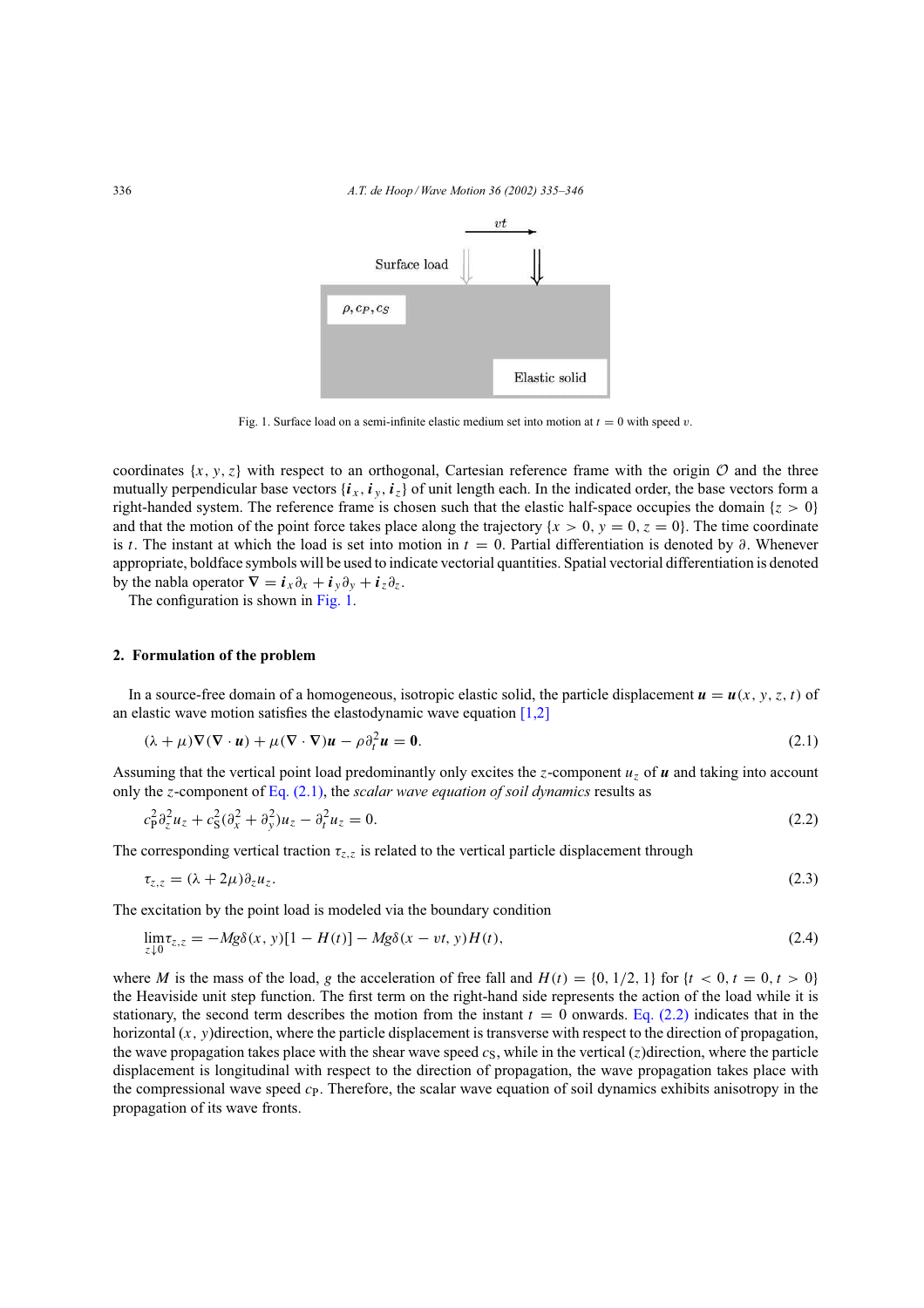The calculation of  $u_z = u_z(x, y, z, t)$  is carried out as a three-step approach. First, the transient wave motion corresponding to a surface excitation  $\lim_{z \downarrow 0} \tau_{z,z} = -Mg\delta(x, y)H(t)$ , i.e. for a non-moving suddenly applied load, will be determined. Secondly, by taking in the relevant result the limit  $t \to \infty$ , the static displacement in the time interval  $t < 0$  follows. These two results together yield the displacement field associated with a surface excitation corresponding to the first term on the right-hand side of Eq. (2.4). Thirdly, the wave motion corresponding to the second term in the surface excitation (2.4) is determined. Superposition of the three displacements yields the total particle displacement in the configuration. The two elastodynamic problems involved are solved with the aid of the modified Cagniard method.

## **3. The non-moving transient point load problem**

For the non-moving transient point load problem, to be indicated by the superscript  $\downarrow$ , the surface excitation is

$$
\lim_{z \downarrow 0} \tau_{z,z}^{\downarrow} = -Mg\delta(x, y)H(t). \tag{3.1}
$$

The corresponding particle displacement  $u_z^{\downarrow}$  is determined with the aid of the modified Cagniard method [13–20], or rather a variant of it that is particularly adapted to the circumstance that in the moving-load problem the rotational symmetry in the horizontal plane that is present in the the non-moving-load problem is lost. First, the one-sided time Laplace transform is introduced through

$$
\hat{u}_z^{\downarrow}(x, y, z, s) = \int_{t=0}^{\infty} \exp(-st) u_z^{\downarrow}(x, y, z, t) dt \quad \text{for } s \in \mathcal{R}, s > 0.
$$
 (3.2)

As indicated, the transform parameter s is taken to be real and positive. Next, the horizontal slowness representation

$$
\hat{u}_z^{\downarrow}(x, y, z, s) = \left(\frac{1}{2\pi}\right)^2 \int_{\alpha=-\infty}^{\infty} \exp(-is\alpha x) d\alpha \int_{\beta=-\infty}^{\infty} \exp(-is\beta y) \tilde{u}_z^{\downarrow}(\alpha, \beta, z, s) d\beta \tag{3.3}
$$

is introduced. Substitution of this representation in Eq. $(2.2)$  yields

$$
c_P^2 \partial_z^2 \tilde{u}_z^{\downarrow} - c_S^2 s^2 (\alpha^2 + \beta^2) \tilde{u}_z^{\downarrow} - s^2 \tilde{u}_z^{\downarrow} = 0. \tag{3.4}
$$

The solution of Eq. (3.4) that is bounded as  $z \to \infty$  is

$$
\tilde{u}_z^{\downarrow} = \tilde{A}^{\downarrow} \exp(-s\gamma z) \tag{3.5}
$$

in which

$$
\gamma(\alpha, \beta) = \frac{c_S}{c_P} \left( \frac{1}{c_S^2} + \alpha^2 + \beta^2 \right)^{1/2} \quad \text{with } (\dots)^{1/2} > 0.
$$
 (3.6)

Substitution of this expression in the boundary condition

$$
\tilde{\tau}_{z,z}^{\downarrow} = -Mgs \tag{3.7}
$$

that follows from Eq. (3.1) and the horizontal slowness representation  $\tilde{\delta}(\alpha, \beta, s) = s^2$  of  $\delta(x, y)$ , together with  $s^{-1}$ for  $Re(s) > 0$  as the Laplace transform of  $H(t)$ , yields

$$
\tilde{A} = \frac{Mg}{\lambda + 2\mu} \frac{1}{\gamma}.\tag{3.8}
$$

The first step towards arriving at the corresponding time-domain result consists of rewriting the integration with respect to  $\beta$  in Eq. (3.3) as an integration with respect to  $\Omega$  via the change of variables

$$
i\beta = (c_S^{-2} + \alpha^2)^{1/2} \Omega.
$$
\n(3.9)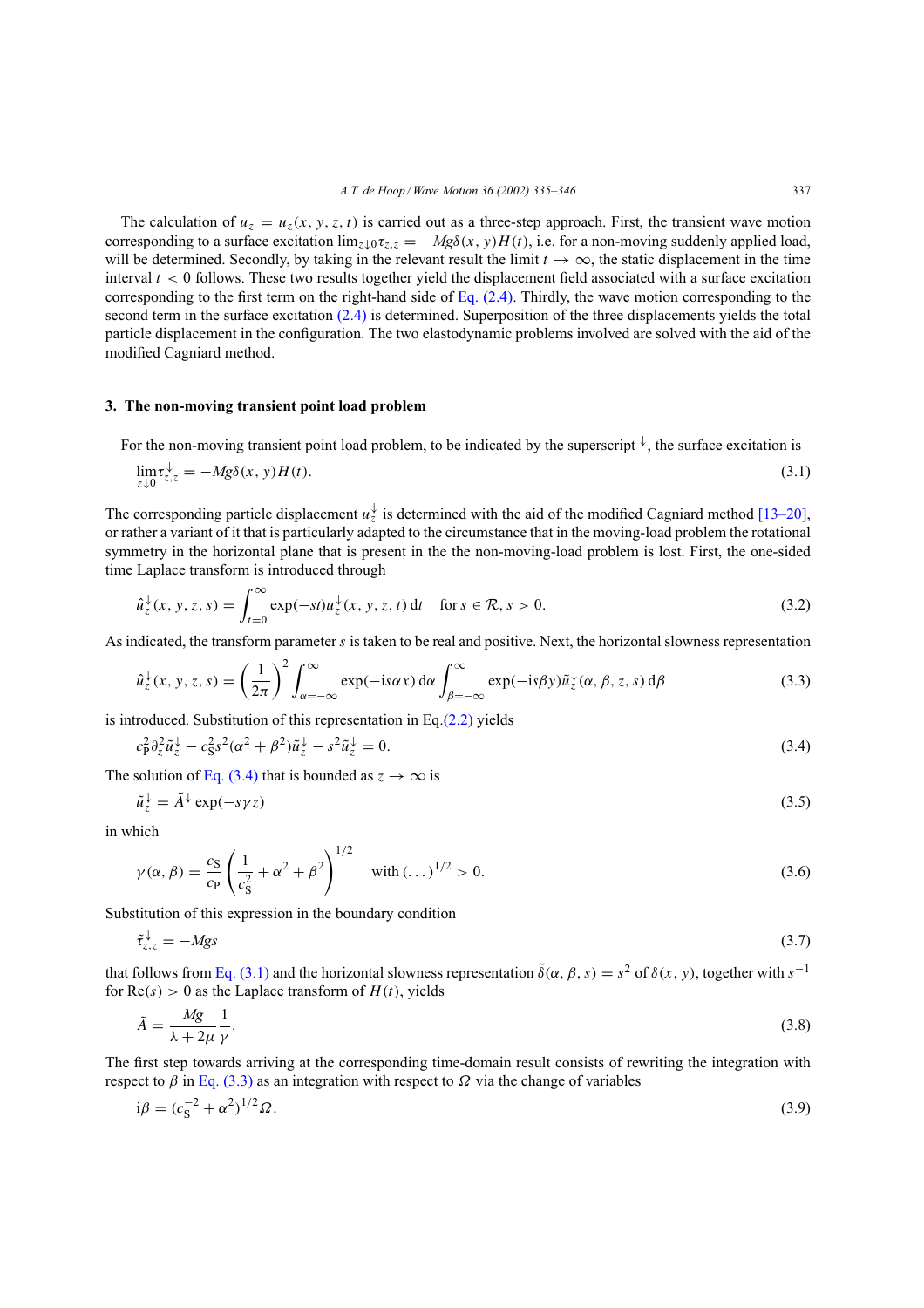With this

$$
\frac{1}{2\pi} \int_{\beta=-\infty}^{\infty} \frac{1}{\gamma} \exp(-is\beta y - s\gamma z) d\beta
$$
\n
$$
= \frac{1}{2\pi i} \int_{\Omega=-i\infty}^{\infty} \exp\left\{-s \left[\Omega y + \left(\frac{cs}{c_P}\right) (1 - \Omega^2)^{1/2} z\right] (c_S^{-2} + \alpha^2)^{1/2} \right\}, \qquad \frac{1}{(cs/c_P)(1 - \Omega^2)^{1/2}} d\Omega.
$$
\n(3.10)

Through an application of Cauchy's theorem and Jordan's lemma, the integration in the right-hand side is replaced with one along the modified Cagniard path:

$$
\Omega y + \left(\frac{c_S}{c_P}\right) (1 - \Omega^2)^{1/2} z = q \tag{3.11}
$$

with q real and positive. This path is the hyperbolic arc  $\{\Omega = \Omega_{\perp}\}\cup\{\Omega = \Omega_{\perp}^*\}$ , where

$$
\Omega_{\perp} = \frac{y}{r_{\perp}^2} q + i \frac{(c_S/c_P)z}{r_{\perp}^2} (q^2 - r_{\perp}^2)^{1/2} \quad \text{for } r_{\perp} < q < \infty \tag{3.12}
$$

in which

$$
r_{\perp} = \left[ y^2 + \left( \frac{c_S}{c_P} \right)^2 z^2 \right]^{1/2} > 0 \tag{3.13}
$$

and \* denotes complex conjugate. Taking together the contributions from  $\Omega = \Omega_{\perp}$  and  $\Omega = \Omega_{\perp}^*$ , using Schwarz's reflection principle of complex function theory and employing the relation

$$
\frac{1}{(1-\Omega_{\perp}^2)^{1/2}} \frac{\partial \Omega_{\perp}}{\partial q} = \frac{i}{(q^2 - r_{\perp}^2)^{1/2}},
$$
\n(3.14)

the following result is obtained:

$$
\frac{1}{2\pi} \int_{\beta=-\infty}^{\infty} \frac{1}{\gamma} \exp(-is\beta y - s\gamma z) d\beta = \frac{1}{\pi} \int_{q=r_{\perp}}^{\infty} \exp[-sq(c_{\rm S}^{-2} + \alpha^2)^{1/2}] \frac{1}{(c_{\rm S}/c_{\rm P})(q^2 - r_{\perp}^2)^{1/2}} dq.
$$
 (3.15)

Using this in Eq. (3.3), the next step consists of interchanging the order of the integrations and replacing in the integration with respect to  $\alpha$  the variable i $\alpha$  with

$$
i\alpha = p. \tag{3.16}
$$

Through an application of Cauchy's theorem and Jordan's lemma, the integration with respect to  $p$  along the imaginary p-axis is replaced with one along the modified Cagniard path:

$$
px + q(cS-2 - p2)1/2 = \tau
$$
\n(3.17)

with  $\tau$  real and positive. This path is the hyperbolic arc  $\{p = p_{\parallel}\} \cup \{p = p_{\parallel}^*\}$ , where

$$
p_{\parallel} = \frac{x}{x^2 + q^2} \tau + i \frac{q}{x^2 + q^2} \left( \tau^2 - \frac{x^2 + q^2}{c_S^2} \right)^{1/2} \quad \text{for } c_S^{-1} (x^2 + q^2)^{1/2} < \tau < \infty. \tag{3.18}
$$

Taking together the contributions from  $p = p_{\parallel}$  and  $p = p_{\parallel}^*$ , applying Schwarz's reflection principle of complex function theory and employing the relation

$$
\operatorname{Im}\left[\frac{\partial p_{\parallel}}{\partial \tau}\right] = \frac{q}{x^2 + q^2} \frac{\tau}{[\tau^2 - c_S^{-2}(x^2 + q^2)]^{1/2}},\tag{3.19}
$$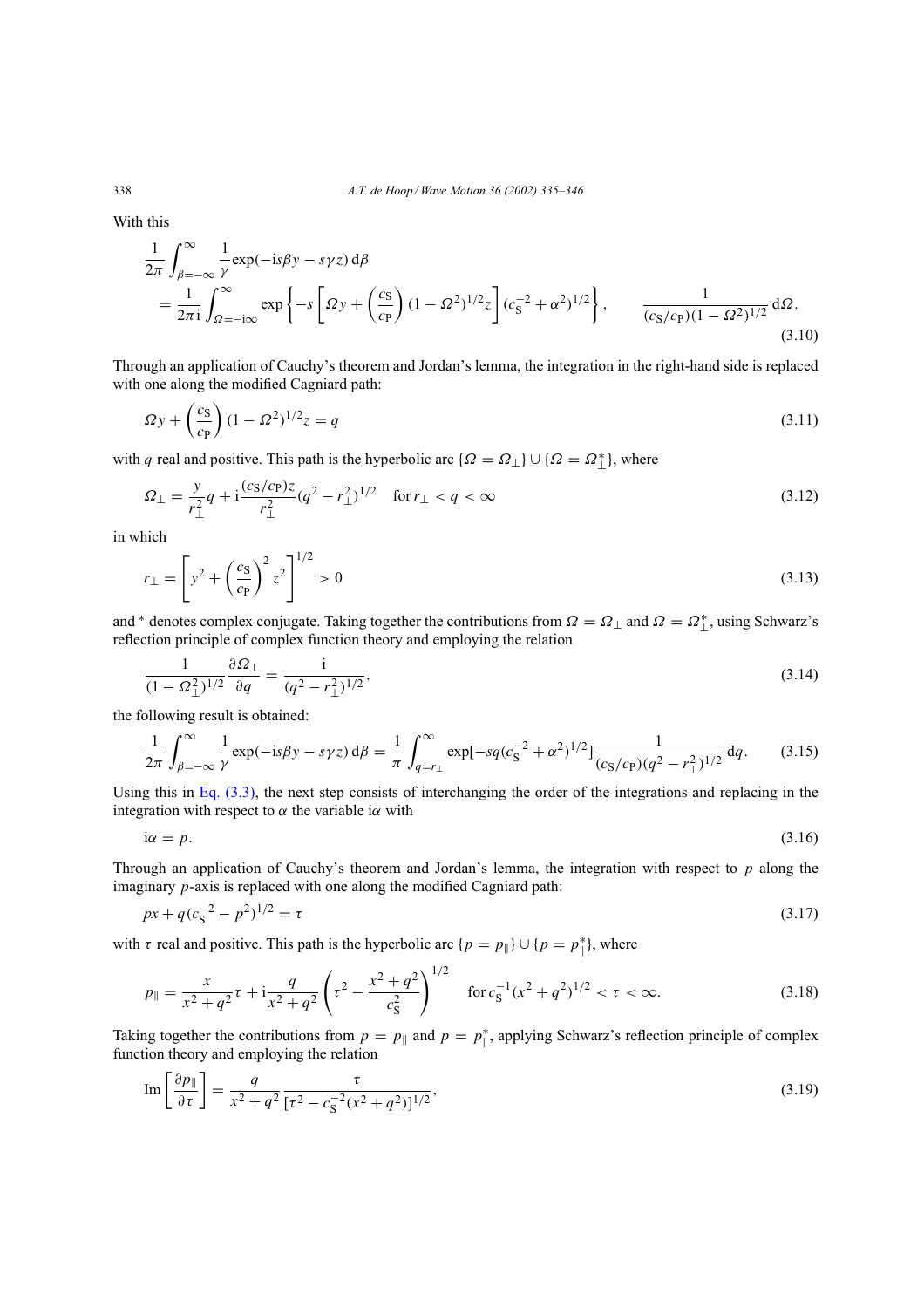it follows that

$$
\frac{1}{2\pi} \int_{\alpha = -\infty}^{\infty} \exp[-i s \alpha x - s q (c_S^{-2} + \alpha^2)^{1/2}] d\alpha
$$
  
= 
$$
\frac{1}{\pi} \int_{\tau = c_S^{-1} (x^2 + q^2)^{1/2}}^{\infty} \exp(-s\tau) \frac{q}{x^2 + q^2} \frac{\tau}{[\tau^2 - c_S^{-2} (x^2 + q^2)]^{1/2}} d\tau.
$$
 (3.20)

In the resulting expression for  $\hat{u}_z^{\downarrow}$  the integrations with respect to q and  $\tau$  are interchanged. This leads to

$$
\int_{q=r_{\perp}}^{\infty} dq \int_{\tau=c_{\rm S}^{-1}(x^2+q^2)^{1/2}}^{\infty} \cdots d\tau = \int_{\tau=R/c_{\rm S}}^{\infty} d\tau \int_{q=r_{\perp}}^{(c_{\rm S}^2 \tau^2 - x^2)^{1/2}} \cdots dq \tag{3.21}
$$

in which

$$
R = \left[x^2 + y^2 + \left(\frac{c_S}{c_P}\right)^2 z^2\right]^{1/2} > 0.
$$
\n(3.22)

In the inner integration with respect to  $q$  the substitution

$$
q^{2} = r_{\perp}^{2} \cos^{2}(\psi) + (c_{S}^{2} \tau^{2} - x^{2}) \sin^{2}(\psi) \quad \text{for } 0 \le \psi \le \frac{1}{2}\pi
$$
 (3.23)

and use of the relations

$$
(q2 - r12)1/2 = (c52 + r2)1/2 sin (\psi),
$$
\n(3.24)

$$
(c_S^2 \tau^2 - x^2 - q^2)^{1/2} = (c_S^2 \tau^2 - R^2)^{1/2} \cos(\psi),
$$
\n(3.25)

$$
q dq = (c_S^2 \tau^2 - R^2) \cos (\psi) \sin (\psi) d(\psi),
$$
\n(3.26)

$$
x^{2} + q^{2} = R^{2} \cos^{2}(\psi) + c_{S}^{2} \tau^{2} \sin^{2}(\psi)
$$
\n(3.27)

that follow from it, carry the integral over into

$$
\int_{q=r_{\perp}}^{(c_5^2 \tau^2 - x^2)^{1/2}} \frac{1}{(q^2 - r_{\perp}^2)^{1/2}} \frac{q}{x^2 + q^2} \frac{1}{[\tau^2 - c_5^{-2}(x^2 + q^2)]^{1/2}} dq
$$
  
=  $c_S \int_{\psi=0}^{\pi/2} \frac{1}{R^2 \cos^2(\psi) + c_5^2 \tau^2 \sin^2(\psi)} d\psi = \frac{1}{\tau R} \frac{\pi}{2},$  (3.28)

where for the evaluation of the integration with respect to  $\psi$  we have used the results of Appendix A. Combining all results, it is found that

$$
\hat{u}_z^{\downarrow} = \frac{Mg}{\lambda + 2\mu} \frac{c_P}{c_S} \frac{1}{2\pi R} \int_{\tau = R/c_S}^{\infty} \exp(-s\tau) d\tau = \frac{Mg}{\lambda + 2\mu} \frac{c_P}{c_S} \frac{1}{2\pi R} \frac{\exp(-sR/c_S)}{s}.
$$
\n(3.29)

The corresponding time-domain expression for the particle displacement finally follows as

$$
u_z^{\downarrow} = \frac{Mg}{\lambda + 2\mu} \frac{c_P}{c_S} \frac{1}{2\pi R} H(t - R/c_S).
$$
\n(3.30)

It is easily verified that Eq.  $(3.30)$  satisfies the partial differential equation (2.2) for  $z > 0$  as well as the surface excitation condition (3.1).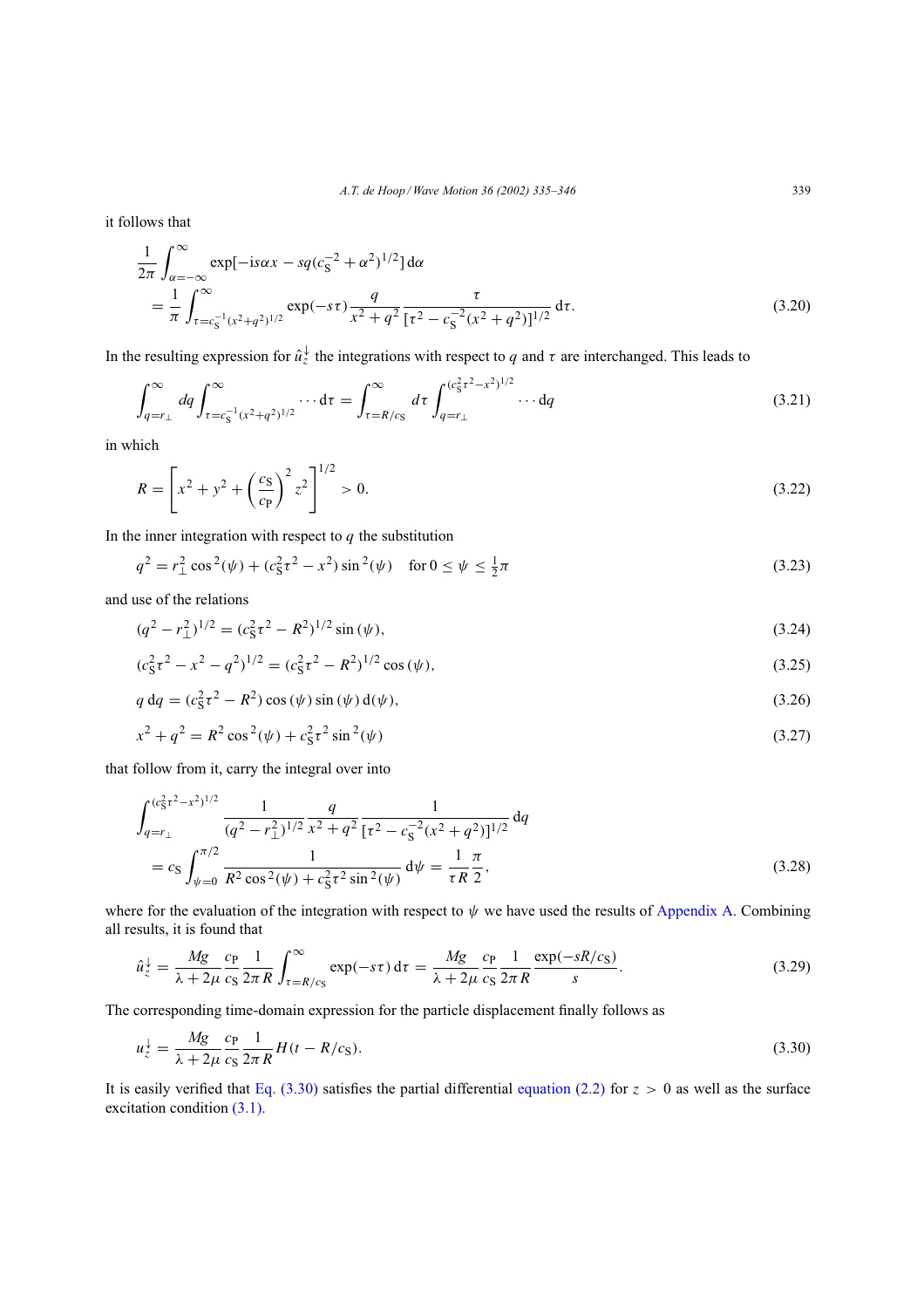## **4. The static point load problem**

The static point load particle displacement follows from the dynamical non-moving point load result of Eq. (3.26) by taking the limit  $t \to \infty$ . Denoting this particle displacement by  $u_z^{\downarrow\infty}$  and observing that  $\lim_{t\to\infty} H(t) = 1$ , the relevant expression is obtained as

$$
u_z^{\downarrow\infty} = \frac{Mg}{\lambda + 2\mu} \frac{c_P}{c_S} \frac{1}{2\pi R}.
$$
\n(4.1)

# **5. The moving transient point load problem**

For the moving transient point load problem, the surface excitation is

$$
\lim_{z \downarrow 0} \tau_{z,z}^{\rightarrow} = -Mg\delta(x - vt, y)H(t)
$$
\n(5.1)

with  $v > 0$ . To determine the corresponding particle displacement  $u_z^{\rightarrow}$  in space–time, the same method as in Section 3 is applied. With the aid of

$$
\delta(x - vt) = v^{-1}\delta(t - x/v) \tag{5.2}
$$

and

$$
\int_{t=0}^{\infty} \exp(-st)\delta(t - x/v)dt = \exp\left(-\frac{sx}{v}\right)H(x),\tag{5.3}
$$

the surface excitation condition in the time Laplace transform domain follows from Eq.  $(5.1)$  as

$$
\lim_{z \downarrow 0} \hat{\tau}_{z,z}^{\rightarrow} = -M g v^{-1} \exp\left(-\frac{sx}{v}\right) \delta(y) H(x). \tag{5.4}
$$

The use of

$$
\hat{u}_z^{\rightarrow}(x, y, z, s) = \int_{t=0}^{\infty} \exp(-st) u_z^{\rightarrow}(x, y, z, t) dt \quad \text{for } s \in \mathcal{R}, s > 0
$$
\n(5.5)

and

$$
\hat{u}_z^{\rightarrow}(x, y, z, s) = \left(\frac{1}{2\pi}\right)^2 \int_{\alpha=-\infty}^{\infty} \exp(-is\alpha x) d\alpha \int_{\beta=-\infty}^{\infty} \exp(-is\beta y) \tilde{u}_z^{\rightarrow}(\alpha, \beta, z, s) d\beta
$$
\n(5.6)

in Eq. (2.2) yields

$$
c_P^2 \partial_z^2 \tilde{u}_z^{\rightarrow} - c_S^2 s^2 (\alpha^2 + \beta^2) \tilde{u}_z^{\rightarrow} - s^2 \tilde{u}_z^{\rightarrow} = 0. \tag{5.7}
$$

The solution of Eq. (5.7) that is bounded as  $z \to \infty$  is

$$
\tilde{u}_z^{\rightarrow} = \tilde{A}^{\rightarrow} \exp(-s\gamma z) \tag{5.8}
$$

in which  $\gamma$  is given by Eq. (3.6). Substitution of this expression in the boundary condition

$$
\tilde{\tau}_{z,z}^{\rightarrow} = M g v^{-1} \frac{s}{i\alpha - v^{-1}} \tag{5.9}
$$

that follows from Eq. (5.4) and the horizontal slowness representation  $\tilde{\delta}(\beta, s) = s$  of  $\delta(y)$ , together with

$$
\exp\left(-\frac{sx}{v}\right)H(x) = -\frac{1}{2\pi} \int_{\alpha=-\infty}^{\infty} \exp(-is\alpha x) \frac{1}{i\alpha - v^{-1}} d\alpha, \tag{5.10}
$$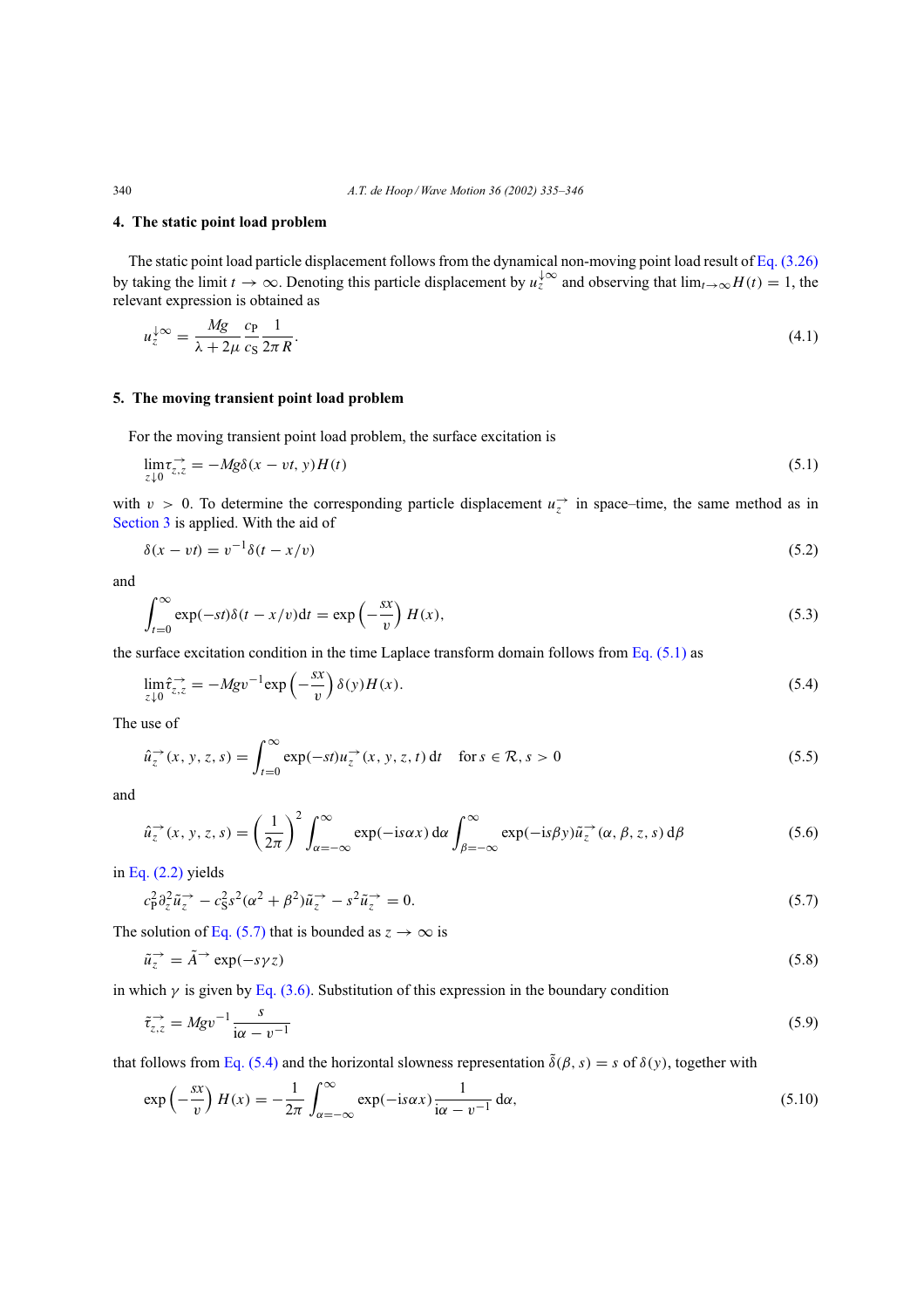which relation can be derived by applying Jordan's lemma and the residue theorem to the integral on the right-hand side, yields

$$
\tilde{A} = -\frac{Mg}{\lambda + 2\mu} \frac{1}{\gamma} \frac{v^{-1}}{\mathfrak{i}\alpha - v^{-1}}.
$$
\n
$$
(5.11)
$$

As in Section 3, the first step towards arriving at the corresponding time-domain result consists of rewriting the integration with respect to  $\beta$  in Eq. (5.6) as an integration with respect to  $\Omega$  via the change of variables expressed by Eq. (3.9) and carrying out the integration along the modified Cagniard path (3.12). Using Eq. (3.15) in Eq. (5.6), replacing, again as in Section 3, in the integration with respect to  $\alpha$  the variable i $\alpha$  with  $p$  according to Eq. (3.16) and carrying out the integration with respect to p along the modified Cagniard path expressed by Eq.  $(3.18)$ , the procedure now leads to (cf. Eq. (3.20))

$$
\frac{1}{2\pi} \int_{\alpha = -\infty}^{\infty} \exp[-i s \alpha x - s q (c_5^{-2} + \alpha^2)^{1/2}] \frac{v^{-1}}{i \alpha - v^{-1}} d\alpha \n= \frac{1}{\pi} \int_{\tau = c_5^{-1} (x^2 + q^2)^{1/2}}^{\infty} \exp(-s\tau) \text{Im} \left[ \frac{v^{-1}}{p_{\parallel} - v^{-1}} \frac{\partial p_{\parallel}}{\partial \tau} \right] d\tau \quad \text{for } v < c_5.
$$
\n(5.12)

As indicated, this result unconditionally holds for the case  $v < c_S$  where the simple pole  $p = v^{-1}$  lies to the right of the branch point  $p = c_S^{-1}$ , since then the part of the complex p-plane in between the original path of integration (the imaginary  $p$ -axis) and the modified path the integrand is free from singularities and satisfies the conditions for the application of Jordan's lemma.

For the case  $v > c_S$ , the process of path deformation leads to a contribution from the pole  $p = v^{-1}$  in those regions of space and for those values of q where the point of intersection of the modified Cagniard path  $(3.18)$  with the real p-axis lies to the right of  $p = v^{-1}$ , i.e. for  $x(x^2 + q^2)^{-1/2} c_S^{-1} > v^{-1}$ . For this case, the procedure leads to

$$
\frac{1}{2\pi} \int_{\alpha=-\infty}^{\infty} \exp[-is\alpha x - sq(c_{\mathcal{S}}^{-2} + \alpha^2)^{1/2}] \frac{v^{-1}}{i\alpha - v^{-1}} d\alpha \n= -\left\{ 0, \frac{1}{2}, 1 \right\} v^{-1} \exp\left[ -\frac{sx}{v} - sq(c_{\mathcal{S}}^{-2} - v^{-2})^{1/2} \right] \n+ \frac{1}{\pi} \int_{\tau=c_{\mathcal{S}}^{-1}(x^2 + q^2)^{1/2}}^{\infty} \exp(-s\tau) \text{Im}\left[ \frac{v^{-1}}{p_{\parallel} - v^{-1}} \frac{\partial p_{\parallel}}{\partial \tau} \right] d\tau \text{ for } v > c_{\mathcal{S}} \text{ and } x(x^2 + q^2)^{-1/2} c_{\mathcal{S}}^{-1} \{ \langle , =, \rangle \} v^{-1}.
$$
\n(5.13)

To construct the time-domain equivalent of  $u_z^{\rightarrow}$  corresponding to the first term on the right-hand side of Eq. (5.13), the relevant expression for  $\hat{u}^{\rightarrow}_z$  is, through the transformation

$$
\frac{x}{v} + q(c_{\rm S}^{-2} - v^{-2})^{1/2} = \tau \tag{5.14}
$$

rewritten as

$$
-\frac{1}{\pi v} \int_{q=r_{\perp}}^{x(v^2/c_S^2-1)^{1/2}} \exp\left[-\frac{sx}{v} - sq(c_S^{-2} - v^{-2})^{1/2}\right] \frac{1}{(c_S/c_P)(q^2 - r_{\perp}^2)^{1/2}} dq
$$
  
= 
$$
-\frac{1}{\pi v} \int_{\tau=T_{CW}}^{T_{CW}^+} \exp(-s\tau) \frac{1}{(c_S/c_P)[(\tau - x/v)^2 - r_{\perp}^2(c_S^{-2} - v^{-2})]^{1/2}} d\tau
$$
(5.15)

in which

$$
T_{\rm CW} = \frac{x}{v} + r_{\perp} (c_{\rm S}^{-2} - v^{-2})^{1/2} \tag{5.16}
$$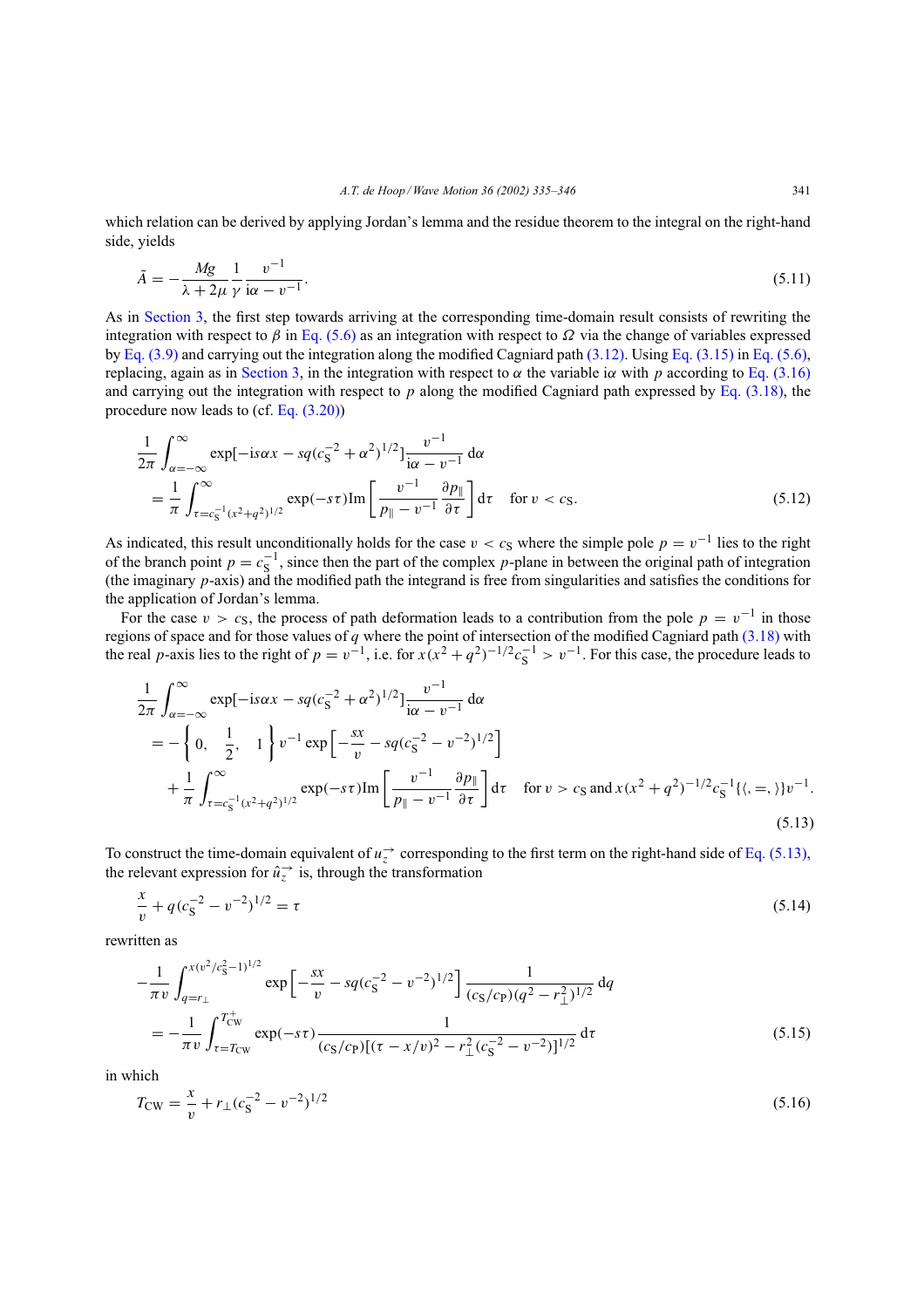342 *A.T. de Hoop / Wave Motion 36 (2002) 335–346*

is the value of  $\tau$  that corresponds to  $q = r_{\perp}$  in Eq. (5.14) and

$$
T_{\rm CW}^{+} = \frac{xv}{c_{\rm S}^2} \tag{5.17}
$$

is the value that corresponds to  $q = x(v^2/c_s^2 - 1)^{1/2}$  in Eq. (5.14), which value is a consequence of the condition stated in Eq. (5.13). In the terms in the expression for  $\hat{u}^{\rightarrow}_z$  resulting from the second term on the right-hand side of Eq. (5.13) and the one resulting from Eq. (5.12), the factor in the integrand multiplying  $\exp(-s\tau)$  is evaluated as follows:

$$
\operatorname{Im}\left[\frac{v^{-1}}{p_{\parallel}-v^{-1}}\frac{\partial p_{\parallel}}{\partial \tau}\right] = v^{-1}\operatorname{Im}\{\partial_{\tau}[\log(p_{\parallel}-v^{-1})]\} = v^{-1}\partial_{\tau}\{\operatorname{Im}[\log(p_{\parallel}-v^{-1})]\}
$$

$$
= v^{-1}\partial_{\tau}\left\{\arctan\left[\frac{\operatorname{Im}(p_{\parallel}-v^{-1})}{\operatorname{Re}(p_{\parallel}-v^{-1})}\right]\right\} = v^{-1}c_{\mathrm{S}}\frac{(-\tau/v + x/c_{\mathrm{S}}^2)}{P+q^2Q}\frac{q}{[c_{\mathrm{S}}^2\tau^2 - (x^2+q^2)]^{1/2}}\tag{5.18}
$$

with

$$
P = (\tau - x/v)^2,\tag{5.19}
$$

$$
Q = v^{-2} - c_{\rm S}^{-2}.\tag{5.20}
$$

For later reference, it is observed that, from the way Eq.  $(5.18)$  is constructed, it is clear that the denominator  $P + q^2 Q$  in the right-hand side is positive for all q in the interval of interest  $r_\perp < q < (c_S^2 \tau^2 - x^2)^{-1/2}$ . Next, the integrations with respect to q and  $\tau$  are interchanged. This leads to

$$
\int_{q=r_{\perp}}^{\infty} dq \int_{\tau=c_{\rm S}^{-1}(x^2+q^2)^{1/2}}^{\infty} \dots d\tau = \int_{\tau=R/c_{\rm S}}^{\infty} d\tau \int_{q=r_{\perp}}^{(c_{\rm S}^2 \tau^2 - x^2)^{1/2}} \dots dq \tag{5.21}
$$

in which R is given by Eq. (3.22). In the inner integration with respect to q the substitution (3.23) is carried out and the results  $(3.24)$ – $(3.26)$  are used. This leads to

$$
\int_{q=r_{\perp}}^{(c_8^2 \tau^2 - x^2)^{1/2}} \frac{1}{(q^2 - r_{\perp}^2)^{1/2}} \frac{q}{P + q^2 Q} \frac{1}{[c_8^2 \tau^2 - (x^2 + q^2)]^{1/2}} dq
$$
  
= 
$$
\int_{\psi=0}^{\pi/2} \frac{1}{A \cos^2(\psi) + B \sin^2(\psi)} d\psi = (AB)^{-1/2} \frac{\pi}{2}
$$
 (5.22)

with

$$
A = P + r_{\perp}^2 Q,\tag{5.23}
$$

$$
B = P + (c_S^2 \tau^2 - x^2) Q = c_S^2 \left(\frac{\tau}{v} - \frac{x}{c_S^2}\right)^2,
$$
\n(5.24)

where for the evaluation of the integration with respect to  $\psi$  we have used the results of Appendix A. Combining all results, it is found that

$$
\hat{u}_z^{\rightarrow} = \frac{Mg}{\lambda + 2\mu} \frac{1}{\pi v} \frac{c_P}{c_S} \left\{ 0, \frac{1}{2}, 1 \right\} \int_{\tau = T_{CW}}^{T_{CW}^+} \exp(-s\tau) \frac{1}{[P + r_{\perp}^2 Q]^{1/2}} d\tau \n+ \frac{Mg}{\lambda + 2\mu} \frac{c_P}{v} \frac{1}{2\pi} \int_{\tau = R/c_S}^{\infty} \exp(-s\tau) \frac{\tau/v - x/c_S^2}{\{(P + r_{\perp}^2 Q)[P + (c_S^2 \tau^2 - x^2)Q]\}^{1/2}} d\tau,
$$
\n(5.25)

where the first term on the right-hand side is only present if  $v > c<sub>S</sub>$ , while it has the spatial support  $x > r_{\perp} (v^2/c_s^2 - 1)^{-1/2}.$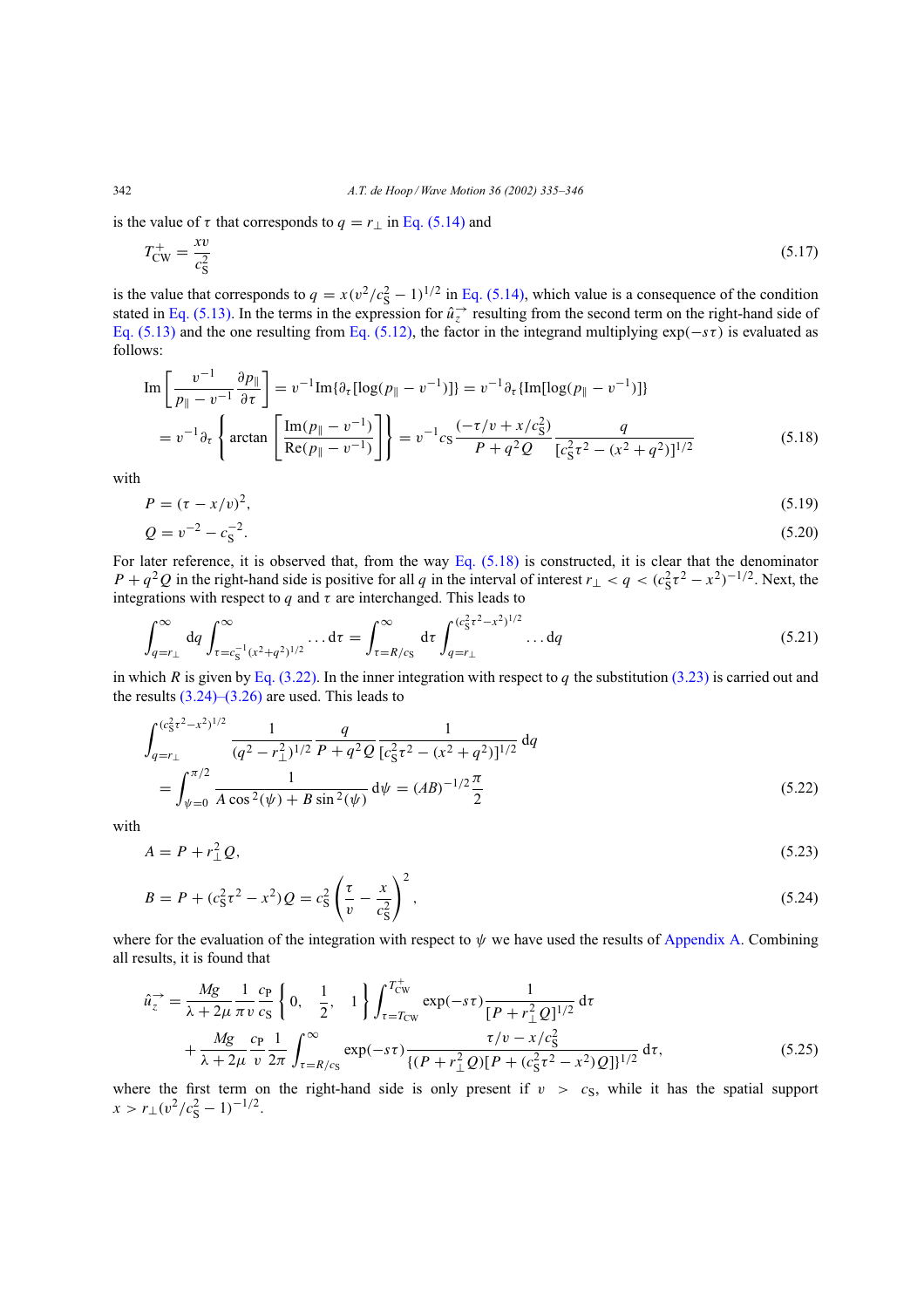*The case*  $v < c_s$ .

For the case  $v < c<sub>S</sub>$ , only the second term on the right-hand side of Eq. (5.25) is present and in it the relation  $\tau/v - x/c_s^2 > 0$  holds for all  $\tau > R/c_s$ . Using Eq. (5.24), we end up with

$$
\hat{u}_z^{\to} = \frac{Mg}{\lambda + 2\mu} \frac{c_P}{c_S v} \frac{1}{2\pi} \int_{\tau = R/c_S}^{\infty} \exp(-s\tau) \frac{1}{(P + r_\perp^2 Q)^{1/2}} d\tau.
$$
 (5.26)

In view of Lerch's uniqueness theorem of the one-sided Laplace transformation [21], the time-domain expression for  $u_z^{\rightarrow}$  in this case follows as

$$
u_z^{\to}(x, y, z, t) = \frac{Mg}{\lambda + 2\mu} \frac{c_P}{c_S v} \frac{1}{2\pi} \frac{1}{(P + r_\perp^2 Q)^{1/2}} H(t - R/c_S).
$$
 (5.27)

*The case*  $v > c_S$ .

For the case  $v > c_S$ , both the first and the second term on the right-hand side of Eq. (5.25) are present, be it that the first term is restricted to its spatial support  $x > r_{\perp} (v^2/c_S^2 - 1)^{-1/2}$ . In this region, we have  $T_{\text{CW}} < R/c_S < T_{\text{CW}}^+$ <br>and the relations  $\tau/v - x/c_S^2 < 0$  for  $\tau < T_{\text{CW}}^+$  and  $\tau/v - x/c_S^2 > 0$  for  $\tau > T_{\text{CW}}^+$  ho have  $\tau/v - x/c_s^2 > 0$  for  $\tau > R/c_s$ . Subdividing the intervals of the  $\tau$  integration, using Eq. (5.24) and combining the results, we arrive at

$$
\hat{u}_z^{\rightarrow} = \frac{Mg}{\lambda + 2\mu} \frac{1}{\pi v} \frac{c_P}{c_S} \left\{ 0, \frac{1}{2}, 1 \right\} \int_{\tau = T_{\text{CW}}}^{R/c_S} \exp(-s\tau) \frac{1}{[P + r_{\perp}^2 Q]^{1/2}} d\tau \n+ \frac{Mg}{\lambda + 2\mu} \frac{c_P}{c_S} \frac{1}{2\pi v} \int_{\tau = R/c_S}^{\infty} \exp(-s\tau) \frac{1}{(P + r_{\perp}^2 Q)^{1/2}} d\tau.
$$
\n(5.28)

Application of Lerch's theorem leads to the time-domain expression for  $u_z^{\rightarrow}$  in this case

$$
u_z^{\rightarrow}(x, y, z, t) = \frac{Mg}{\lambda + 2\mu} \frac{1}{\pi v} \frac{c_P}{c_S} \left\{ 0, \frac{1}{2}, 1 \right\} \frac{1}{[P + r_\perp^2 Q]^{1/2}} [H(t - T_{\text{CW}}) - H(t - R/c_S)] + \frac{Mg}{\lambda + 2\mu} \frac{c_P}{c_S} \frac{1}{2\pi v} \frac{1}{(P + r_\perp^2 Q)^{1/2}} H(t - R/c_S).
$$
 (5.29)

## **6. Discussion of the results**

The expression for the total particle displacement is given by

$$
u_z(x, y, x, t) = u_z^{\downarrow \infty}(x, y, z) - u_z^{\downarrow}(x, y, z, t) + u_z^{\rightarrow}(x, y, z, t).
$$
\n(6.1)

In this expression, the first term  $u_z^{\downarrow\infty}$  is the solution to the static surface point load problem for the equation of soil dynamics (elastodynamic wave equation in the vertical particle displacement approximation). The anisotropy in this equation manifests itself in the anisotropic distance function R as given by Eq.  $(3.22)$ . This particle displacement is shown in Fig. 2.

The second term contains the dynamic response  $u_z^{\downarrow}$  to the sudden application of a non-moving surface point load and, through the minus sign, represents the annihilation of the static point load displacement, propagating away from the point of application, arriving at the instant  $R/c<sub>S</sub>$  and, hence propagating with the wave speed  $c<sub>S</sub>$  in the horizontal direction and the wave speed  $c_P$  in the vertical direction. The third term  $u_z^{\rightarrow}$  is generated by the application and the subsequent motion of the moving surface load. The expression for this contribution differs for the cases  $v < c<sub>S</sub>$  and  $v > c_S$ .

For a load speed  $v < c<sub>S</sub>$ , Fig. 3 shows a snapshot in space of the total particle displacement near the surface; Fig. 4 shows the total particle displacement at some point near the surface as a function of time. For this case, only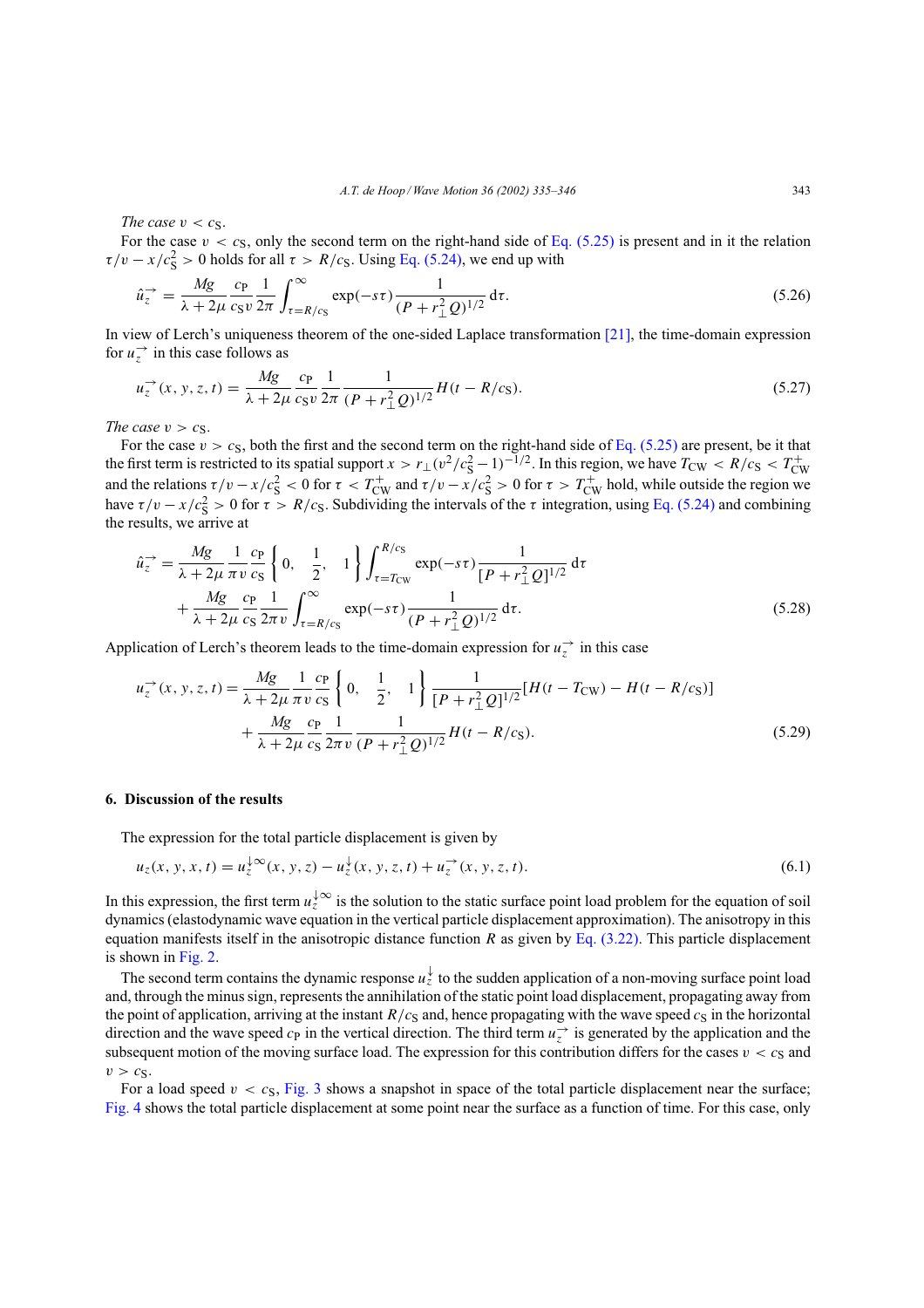

Fig. 2. Near-surface vertical particle displacement from surface point load at rest ( $t < 0$ ).



Fig. 3. Near-surface vertical particle displacement from surface point load set into motion ( $v < c<sub>S</sub>$ ,  $t > 0$ ).

a finite jump at the wave front occurs that is composed of the annihilating contribution of  $-u_z^{\downarrow}$  and the arriving contribution of  $u_z^{\rightarrow}$ . The relevant wave front arrives prior to the peak associated with the load being overhead.

For a load speed  $v > c_s$ , Fig. 5 shows a snapshot in space of the total particle displacement near the surface; Fig. 6 shows the total particle displacement at some point near the surface as a function of time. For this case,



Fig. 4. Near-surface vertical particle displacement from surface point load set into motion ( $v < c<sub>S</sub>$ ).



Fig. 5. Near-surface vertical particle displacement from surface point load set into motion ( $v > c<sub>S</sub>$ ,  $t > 0$ ).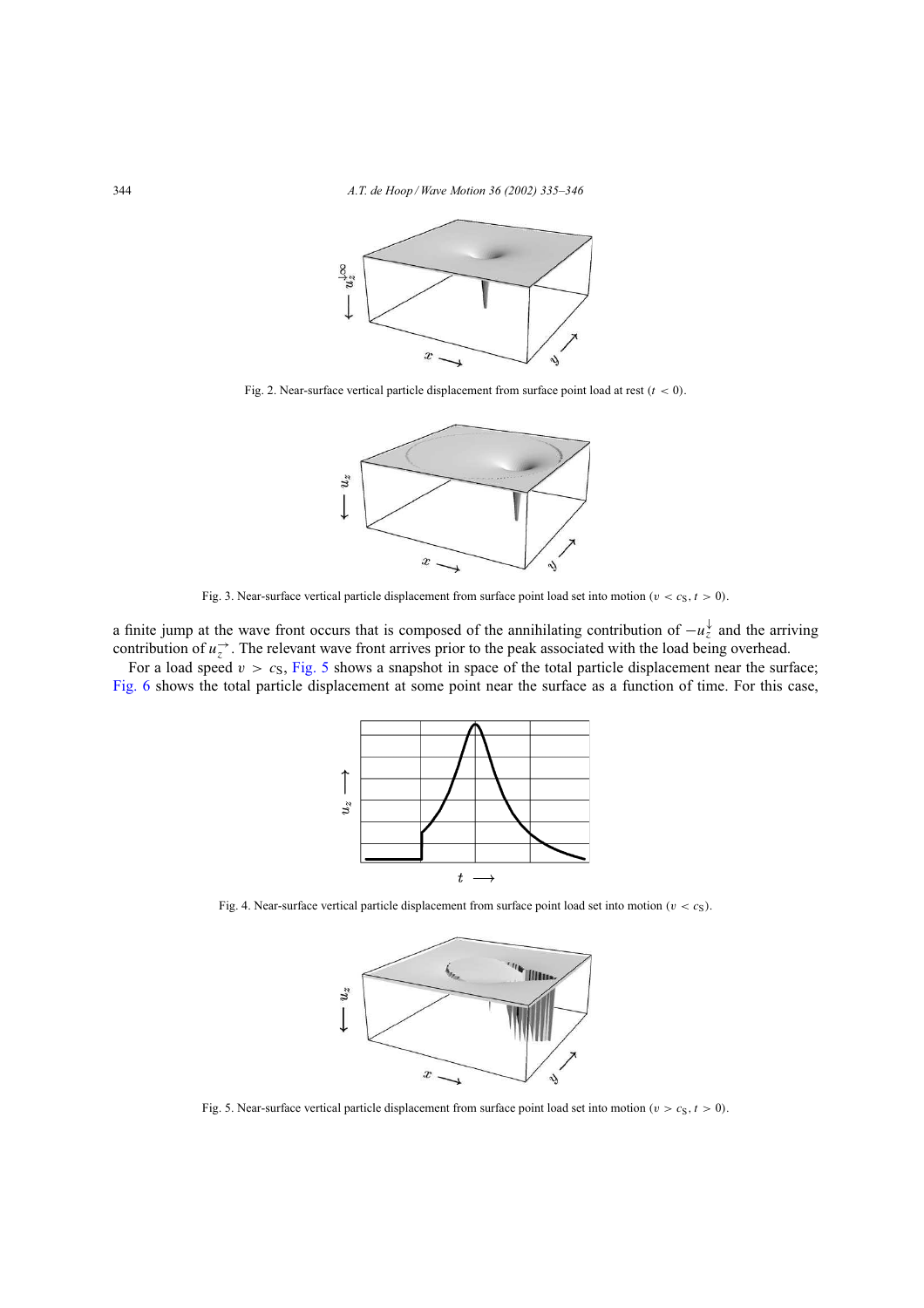

Fig. 6. Near-surface vertical particle displacement from surface point load set into motion ( $v > c<sub>S</sub>$ ).

outside the region of space where a conical wave propagates, only a finite jump discontinuity occurs at the wave front associated with the annihilating contribution of  $-u_z^{\downarrow}$  and the arriving contribution of  $u_z^{\rightarrow}$ . In the region of space, however, where a conical wave propagates, this wave shows an inverse square root singularity at the arrival of its wave front. The relevant arrival time  $T_{CW}$  is given by Eq. (5.16).

In a practical situation, like the one of a high-speed train traveling on a poorly consolidated soil with low shear wave speed  $c<sub>S</sub>$ , this singularity is a main concern of the safety in the operation along the relevant railroad track. The singularity in the particle displacement disappears as soon as losses in the elastic medium are taken into account. Some procedures for this are briefly discussed in Section 7.

#### **7. The incorporation of loss mechanisms**

The incorporation of dissipation or loss mechanisms in the model is accomplished by replacing the volume density of mass in the equation of motion by an inertia relaxation operator and the compliance in the deformation rate equation by a viscosity relaxation operator. For linear, time-invariant media the relaxation operators take the form of a Boltzmann type time convolution. The relaxation functions themselves have to satisfy certain conditions as to causality and passivity of the medium, but are otherwise arbitrary. Some parametrized form of them (for example, a rational or Padé approximation in the time differentiation operator) allows the relevant parameters to be adjusted to an experimentally observed behavior of the wave motion. Simple models in this category include the frictional-force mechanism in the inertia relaxation function and the Maxwell–Voigt viscosity mechanism in the compliance relaxation function [22].

A particular case occurs if the space–time dependence of the relaxation functions decomposes into the product of a function of the spatial coordinates and a function of time. This type of relaxation function we denote as a *global relaxation function*, since its time relaxation behavior is the same throughout the spatial configuration. For this type of relaxation, a *correspondence theorem* applies by which the quantities associated with the wave motion in the dissipative case can be constructed from their lossless counterparts through a relatively simple time operation [23,24].

## **Acknowledgements**

The author would like to thank the (anonymous) reviews for their careful reading of the manuscript and their constructive observations for the improvement of it.